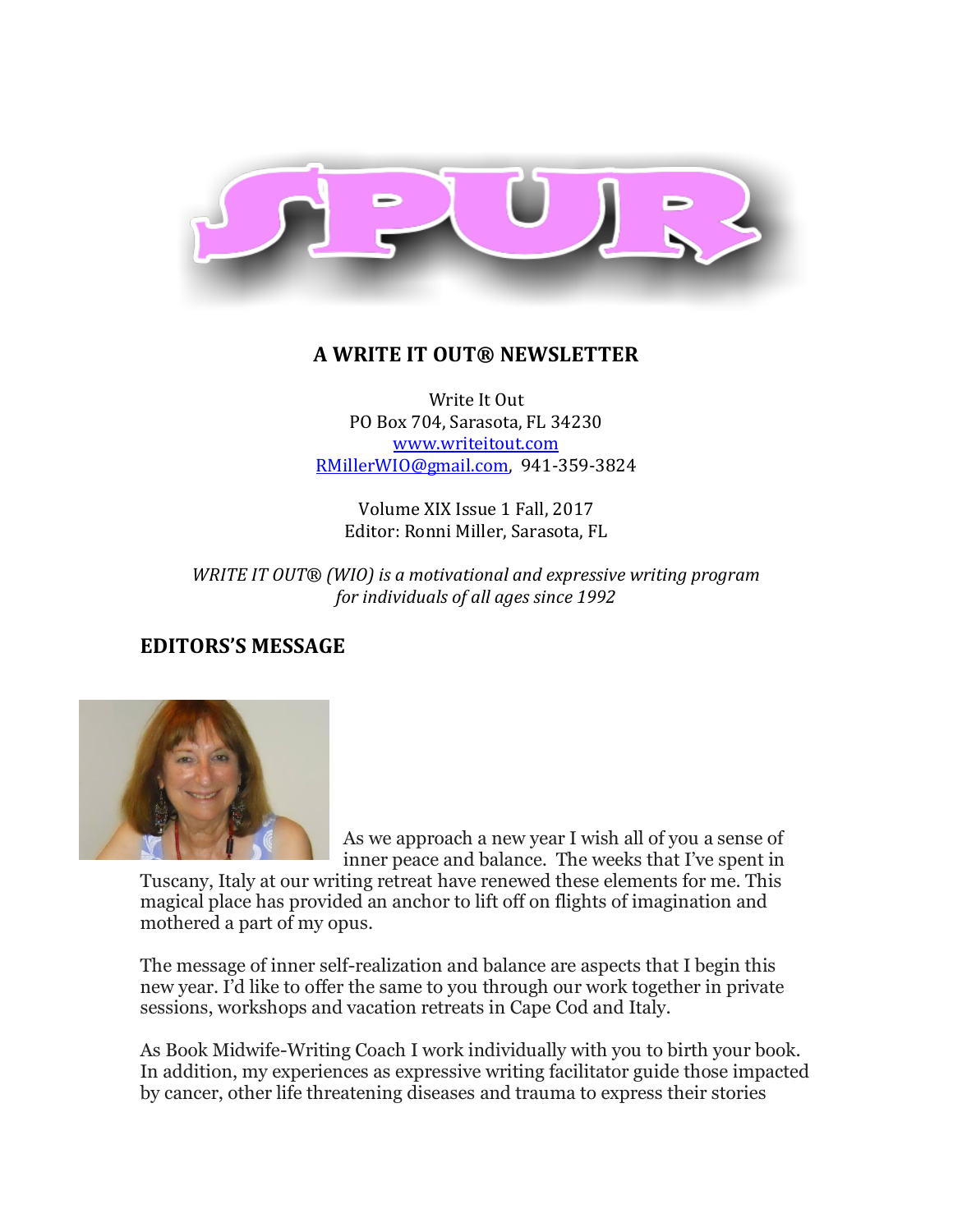through writing in a safe and understanding environment that benefits the healing process. As we work privately together you will discover increased selfconfidence and self–realization for inner peace and balance, as well as the enjoyment and relief of seeing a project realized. All projects large and small are considered.

*Now* you'll have the advantage of finding a home for your book at Robi Jode Press with its staff of professionals in publishing, editing and graphics. My cooperative publishing company Robi Jode Press, that has long published my own books, will also bring your "baby" into the world. It's my pleasure to be part of your inception to delivery all under one roof. (See The Story of Robi Jode Press that follows.) Make an appointment **now** to discuss your ideas and needs. Take advantage of current fees as they increase beginning in January.

Think of Villa Le Barone, Panzano in Chianti, Tuscany, Italy for your writing retreat next summer. This past August and September we enjoyed the week's absorption in Italian ambiance of a gracious Italian country home that has been in the host's family since the Renaissance. It was an escape into a bygone era with four-star hotel facilities. Here, away from the strum and chaos of the outside world Pat, one of our students, was able to complete her short story begun a few months before. The setting is equal to a movie set but is real and inspires the senses with sounds of the church bells from the 10<sup>th</sup> Church nearby, horses hoofs on the road past the Villa, taste of fresh tomatoes from their gardens, sight of the undulating Tuscan hills wrapped in a scrim of vineyards and olive trees. Take a look at it: [www.villalebarone.coma](http://www.villalebarone.com/)nd see for yourselves. A week spent here Friday, August 17- Saturday August 25, 2018 will immerse you in Italian culture, massage your imagination, give you the opportunity to indulge in gourmet, traditional cuisine and find your own inner peace and balance. See [www.writeitout.com](http://www.writeitout.com/) for details. A minimum of seven people is required for this year's retreat. Please let me know as soon as possible if you plan to join us.

As in Tuscany, I've been bringing people to my Cape Cod Writing and Painting retreat at The Holden Inn on Commercial Street in Wellfleet for decades. Tucked away in the fishing village that doubles as a mecca for artists, writers and therapists we breath in the salt air, watch the *farmers* tend their oyster crops in the Bay down the road at at Mayo Beach and express our sensory experiences in writing and painting. A few days spent here Thursday, July 26 through Sunday July 29, 2018 will restore your creative juices.

My new baby *Domestic Shorts,* a collection of eighteen short fiction stories will be available on Amazon by the end of October. Some of you have heard me read some of these stories in workshops and at readings, and now you'll be able to have your own copy in hand.

I was fortunate to find my home intact returning home after hurricane Irma. It reminded me though that each day counts in our lives and we must do what we have to do now. Writing, as many of you know has been my plumb line, my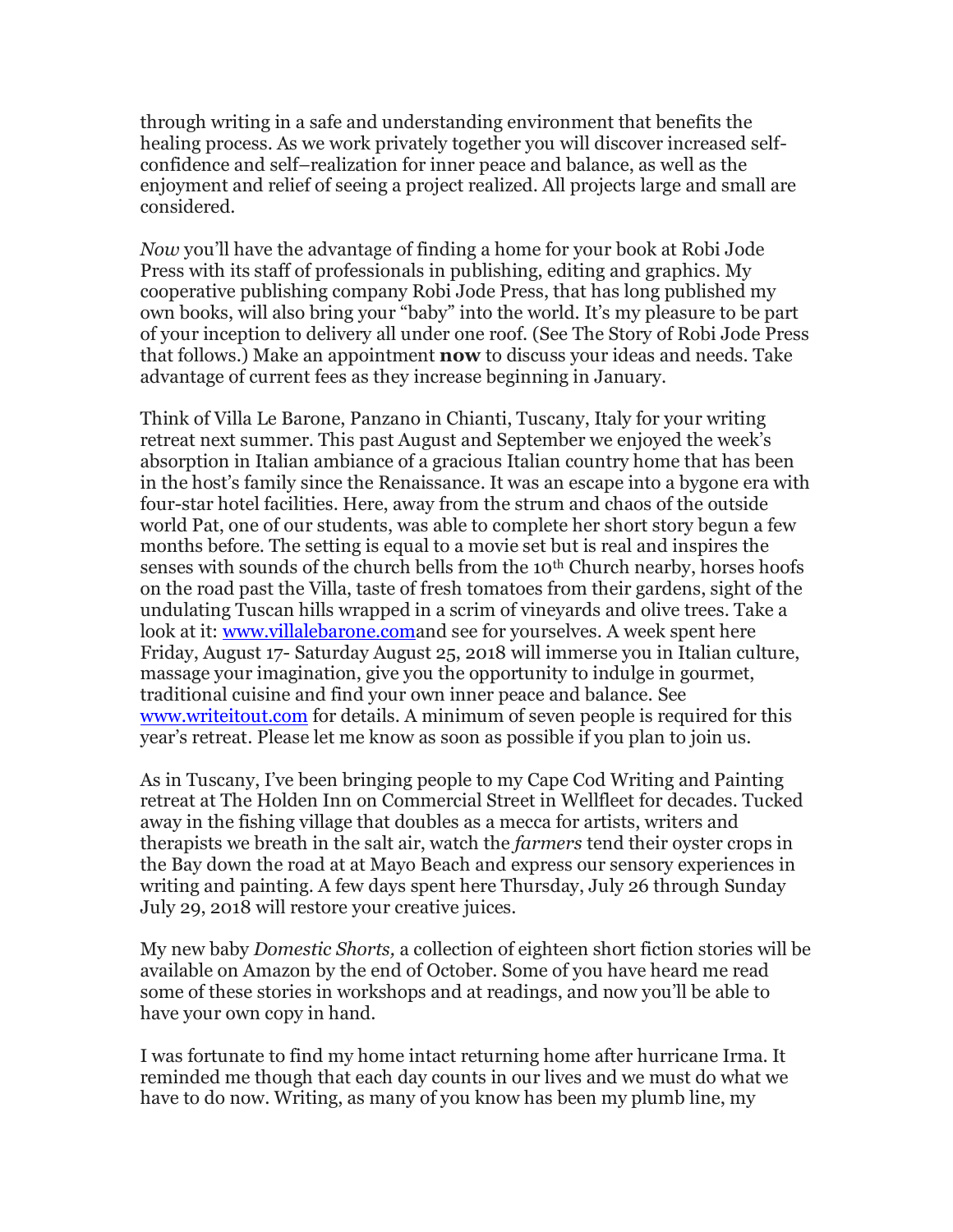centering and place to find comfort and enjoyment. I've encouraged my clients and students to use writing as an anchor, a welcomed space to vent, understand, heal and record experiences. My work with cancer patients and others impacted by trauma and disease has proven the importance of revealing and recording feelings, memories and experiences for the sake of personal growth the very heart of the Write It Out program. Clients too are proceeding on the paths we've designed together that gives me a sense of pride, joy and fulfillment.

As one grows, one needs help. See our "Job Opportunities" on the following pages.

Take a look at my new blog: Travels With Ronni now found under News and Events at [www.writeitout.com](http://www.writeitout.com/) my website.

Our 2017-2018 Writing Workshop Schedule follows and is posted on [www.writeitout.com](http://www.writeitout.com/) our website.

I look forward to sharing and connecting with you in our private sessions workshops, retreats and seeing your projects published with Robi Jode Press.

Enjoy writing as a part of your life.

*Ronni*

## *DOMESTIC SHORTS* **AVAILABLE ON AMAZON**

*DOMESTIC SHORTS,* a collection of my eighteen short stories will be available on Amazon by the end of October, 2017. Some of you may remember the bound manuscript of it with my painting of clothes hanging on a line on the cover. I've used that bound manuscript when I do readings at different venues. *Now* finally it will be available in a paperback book the size of *Dance With The Elephants.* Let me know if you have enjoyed a favorite story in it.

## **BOOK MIDWIFE-WRITING COACH**

New this year are more packages with perks to accommodate to the increased interest people have shown in "birthing" their books. Our work together is special for me. Each book is a labor of love and I enjoy being a part of that process. Many of you have gone on to publish and are as proud of your projects as I am. As a specialist in expressive writing I also guide those impacted by cancer and other life traumas to express their stories in writing privately in a safe environment that has been proven to benefit the healing process. Don't hesitate to call 941-359-3824 or email me at **RMillerWIO@gmail.com** to discuss your project small or large. The following packages with perks are available throughout 2017 and 2018. Fees will increase beginning January 1, 2018 so schedule your appointments now.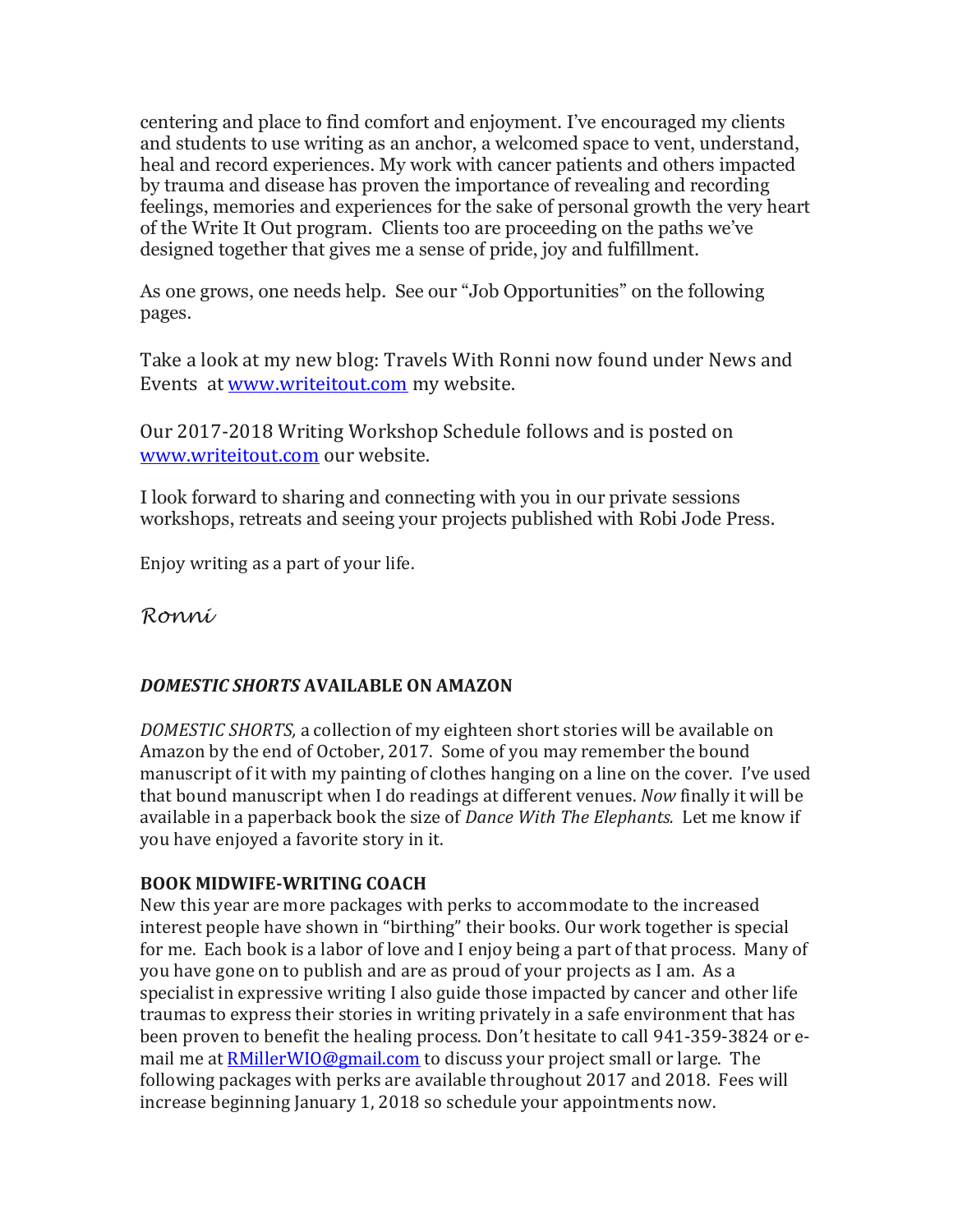PACKAGES include reading time and in person, Skype, Face Time or telephone calls.

- I. **STARTER:** Five sessions for the price of four (if paid in advance).
- II. **STANDARD:** Twelve sessions for the price of ten (if paid in advance).
- III. **DELUXE:** Twenty-four sessions for the price of twenty (if paid in advance).
- IV. **PREMIUM:** forty-five sessions for the price of forty (if paid in advance).

Individual sessions are available as well.

### **ROBE JODE PRESS**

Robi Jode Press, an arm of Write It Out is the publishing house that has published my books. We're now available to publish your book as a cooperative endeavor with a staff of book publishing professionals. You and I have worked together to birth your book from its inception and now Robi Jode Press will deliver it in its published form and help you put it on the internet and market it. You are part of the process at all times with professional help both in writing the book and publishing it. Contact me so that we can discuss your project small or large. [RMillerWIO@gmail.com](mailto:RMillerWIO@gmail.com) or 941-359-3824.



### **PICTURES OF TUCANY AND GREENVILLE, NEW YORK**

Scenes from left to right: Tuscany Expressive Writing and Painting workshop on the lawn of Villa Le Barone, Pat Campbell expressing sensory experiences in paint at the workshop, Barbara Schoen and Ronni Miller enjoying dinner under the stars at Villa Le Barone, Students at the Greenville, New York intergenerational writing workshop and the mountains in Greenville, New York.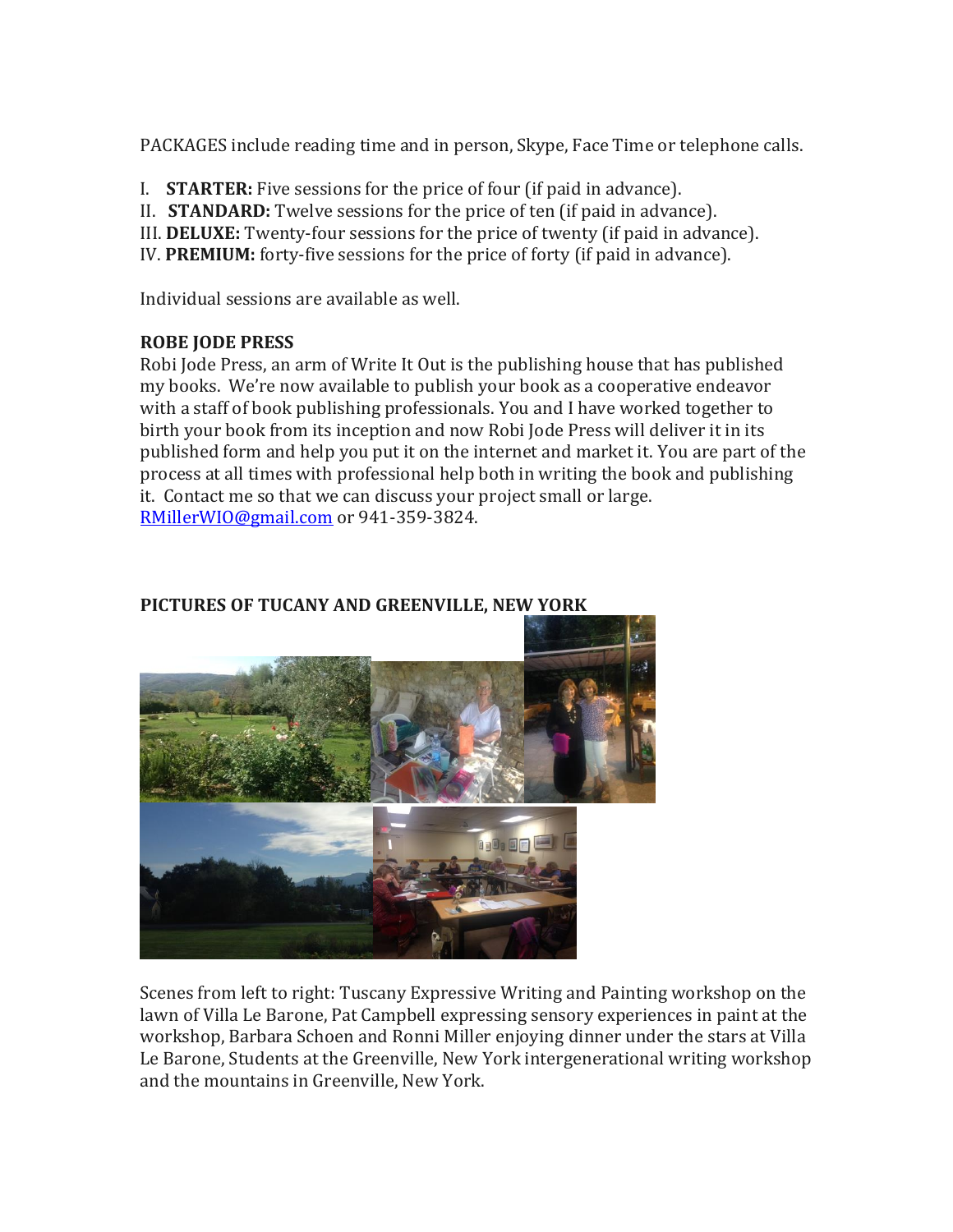#### **THE STORY OF ROBI JODE PRESS**

The story began in 1980 when it was necessary to promote and market my first book *Where To Go With Your Lover.* Tribune Publishing Company, a small press in New Jersey, published the book but they were not equipped to market it. Soon after afterwards an appearance on Sally Jesse Raphael's radio program about lovers brought the book into the limelight. The book needed a marketer. I had a zero budget, no formal marketing training and lots of imagination. The result was the creation of Robi Jode Company as a marketing company.

The name Robi Jode was derived from the first two letters of Ronni, Bill, and Jon my sons and Debbie my daughter. We had a name. We needed a logo. Jon, then in high school, designed a diamond with three diamonds inside that represented the four of us. The book, a slim paperback of fifty-two pages with descriptive places to wine, dine and stay in the metropolitan area of New York and New Jersey and Bermuda also had memoir stories set in some of those locations. The cover of two roses in a vase was sold in local card shops and gift boutiques and marketed with an envelope as a special occasion or hostess gift. I didn't know it at the time, but this little book propelled me into the entrepreneurial world that led to my creating my Write It Out program in 1992.

Fast forward to 1996 when I wrote my second book *Dance With The Elephants-Free Your Creativity And Write.* After numerous attempts to find a publisher with no success, I sat down and thought *why don't I publish it myself?* A friend, former advertising director happened to visit when I was struggling to find someone to design the cover. He understood what the book was about to help people "lift off and dance with elephants" as a metaphor to letting go and writing about feelings, memories and experiences. Within the weekend we had a cover of a figure in the state of dance surrounded by the heads of two elephants. I felt elated because it illustrated and captured the creative spirit I intended for the book. I still had to get the manuscript into a book and knew nothing about the mechanics of publishing. Again, I was fortunate to find a printer who had just himself opened a new business and I was able to work with his staff to produce the book that was published under the name of Robi Jode Press.

Over these past years several my books for adults and children have the Robi Jode Press imprint. I've learned *on the job* much about the writing, editing, publishing and marketing business and am prepared to offer you that expertise along with additional professionals with the same loving attention, creativity, intelligence and literary expertise I've given my own books.

Contact Ronni for more information at [RMillerWIO@gmail.com](mailto:RMillerWIO@gmail.com) or 941-359-3824.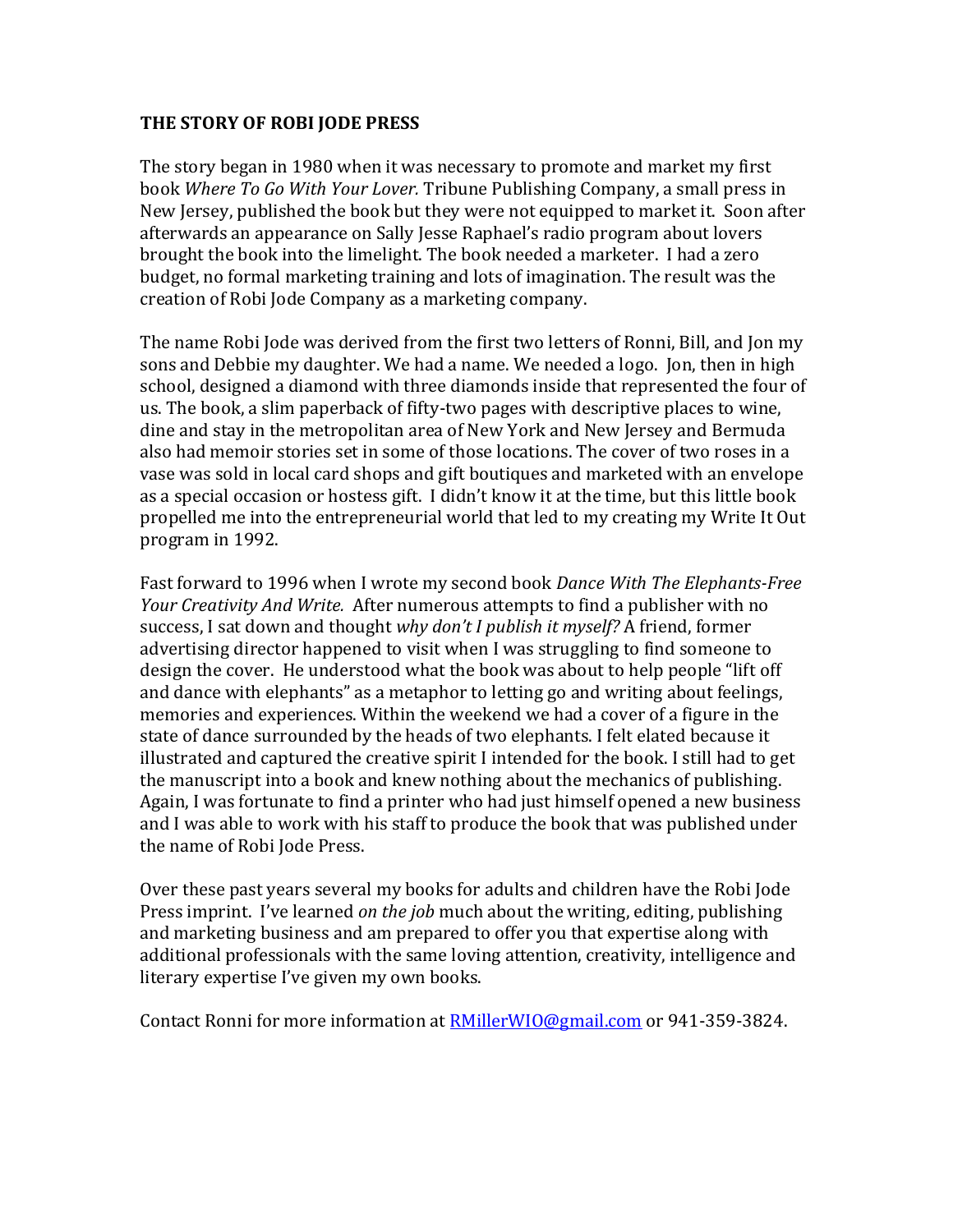#### **TRAVELS WITH RONNI- NEW BLOG**

See my new blog posted on [www.writeitout.com](http://www.writeitout.com/) under "News and Events". Traveling has been a signature of my life since infancy. My father, a restless romantic gathered us into the car on weekends and drove us from our home in New Jersey to Washington, DC to see the cherry blossoms in the spring, to Vermont for the fall foilage, and Miami Beach hotels in the winter. In the summer we were planted on New York dairy farms or packed into the Buick and driven across the country to see the Grand Canyon and the Pacific coast. A trip to Europe by ship the summer before my last undergraduate year at Boston University sealed my love for Italy. Inherited wanderlust and enjoyment of living in homes-away-from home including Woodstock, New York where Write It Out was born, has provided a lifetime opus of material for my writing. Some of it will be appear on this new blog. Stay tuned.

### **JOB OPPORTUNITES WITH ROBI JODE PRESS**

I'm looking for professional proofreaders, line editors, graphic artists, computer experts and a production manager. College educated with personal knowledge and experience with Write It Out is a plus. Location in the Sarasota area is not a requirement. Please contact me [RMillerWIO@gmail.com](mailto:RMillerWIO@gmail.com) or 941 359 3824.

## **SEE WRITE IT OUT 2017-2018 WRITING SCHEDULES FOLLOWING:**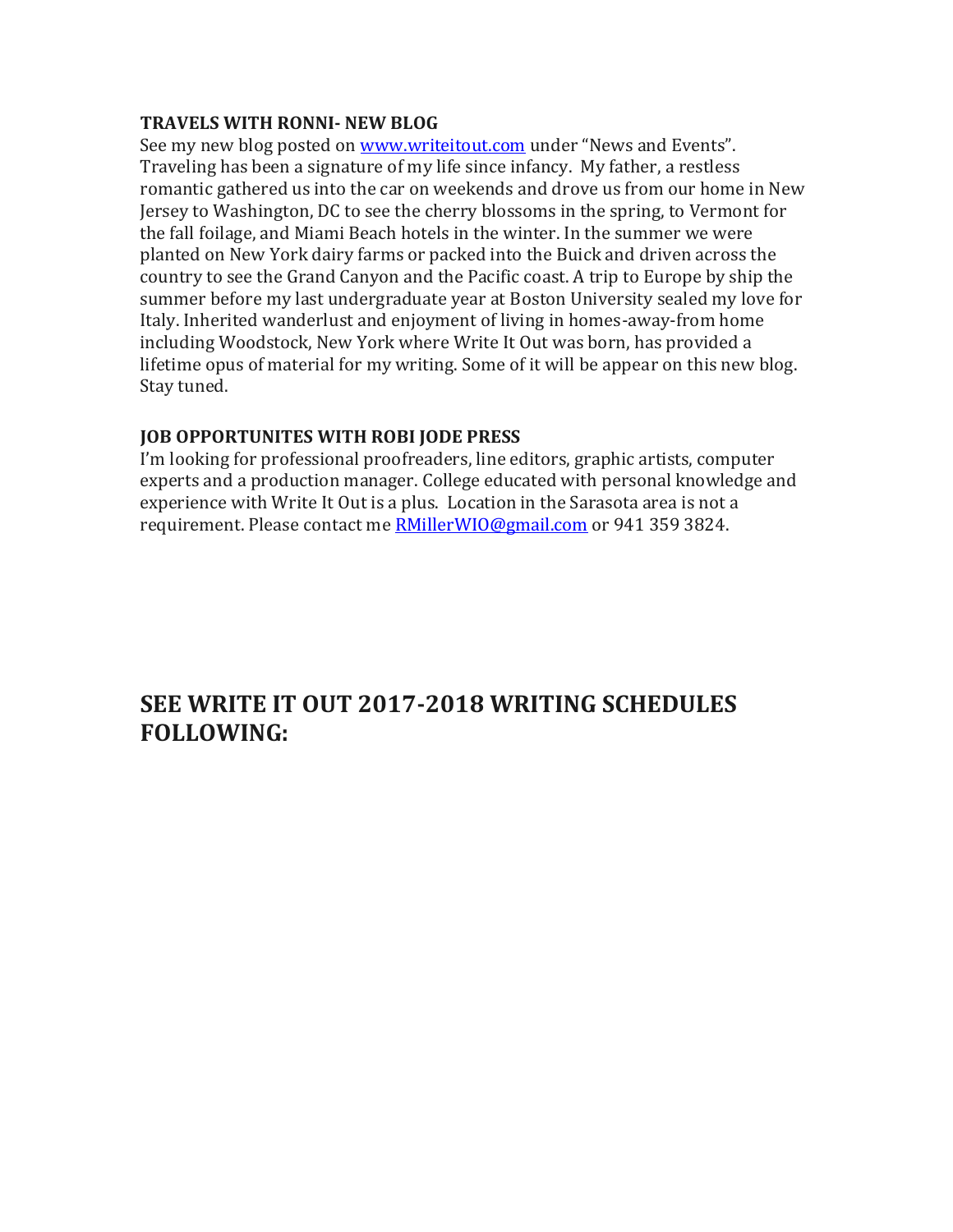## **WIO WRITING WORKSHOP SCHEDULE FOR 2017-2018**

(updated October 2017)

*Times and places can change so please check back here, or call or e-mail us to get the latest information. Also see the suggested reading below the workshop list.*

## **Expressive Writing Workshops:**

**EXPRESSIVE WRITING FOR WELLNESS** *A writing workshop to use expressive writing techniques for personal growth and wellness.*

**Jewish Family and Children's Services**, Temple Beth Shalom 1050 S. Tuttle Ave. Sarasota, FL 34237 Building #1.

**Ongoing Wednesdays 2:00-3:30 PM, from October 4, 2017 through July 2018**. Tuition: Free to those impacted by cancer as patient, caregiver or family member. Facilitator: Ronni Miller Registration: 941-366-2224, ask for Bambi Furtado.

## **EXPRESS YOURSELF THROUGH WRITING** *A workshop that*

*stimulates autobiographical material as a means to express and reveal your story in fact and fiction.*

**The Longboat Key Education Center**, 5370 Gulf of Mexico Drive, Suite #212, Longboat Key, FL 34228.

**Tuesdays 1:00-3:00 PM, January 9 through February 27, 2018** (eight sessions) Tuition: members: \$145, non-members \$155.

**Tuesdays 1:00-3:00 PM, March 6 through March 27, 2018** (four sessions)

Tuition: members: \$85, non-members \$95

Facilitator: Ronni Miller - Registration: 941-383-8811

**MEMOIR PLUS** *A workshop to write in any genre based on personal life experiences.*

**Ringling College Lifelong Learning** Temple Beth Shalom 1050 S. Tuttle Avenue, Sarasota, FL 34237

**Thursdays 1:00-2:20 PM, January 11 through March 1, 2018** (8 sessions) Tuition: members \$85.50 non- members \$95

Facilitator: Ronni Miller- Registration: 941-309-5111